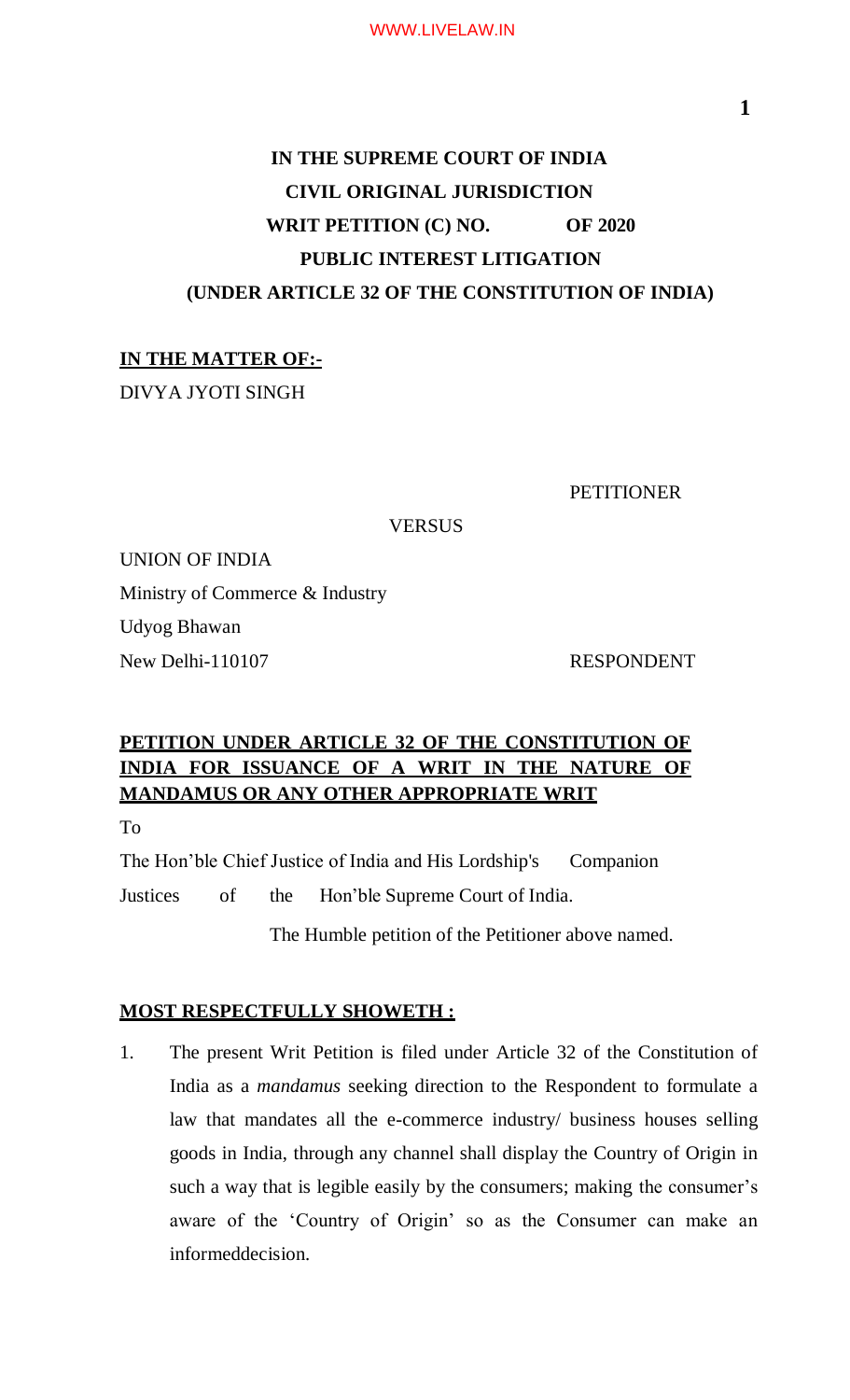2

1A. That petitioner has not filled any other petition seeking similar relief either before this Hon'ble Court or any other Court or tribunal.

1B. That there is no Civil, criminal or revenue litigation, involving the petitioner, which has or could have a legal nexus with the issues involved in this PIL nor with any other pending litigation.

1C. That there is no personal interest in filling this PIL and it is bonafide and in large public interest so that the consumers of the E-commerce industry in India could be aware of the Country Of Origin of the product they are purchasing and could make a conscious decision to boycott goods of the Enemy Country and promote local manufacturers.

1D. That the petitioner is an Advocate on Record in the Hon'be Supreme Court Of India and is capable of making this representation before the Hon'ble Court and for this she need no assistance from Legal aid or any other representation.

### **ARRAY OF PARTY;**

**1.** That the petitioner is a citizen of India, Practicing advocate in Supreme Court, Enrolled with the Bar Council of Delhi The email address of the petitioner is [divsjs@gmail.com](mailto:%20divsjs@gmail.com) and mobile no. is 9717953985. A true copy of advocate Bar Id is attached herewith at page no.11 which is a self attested & true copy. The PAN No of the Petitioner is DNTPS9517P having an annual income of Rs 5.5lakh p.a.

**2.**That the Respondent is the Union of India.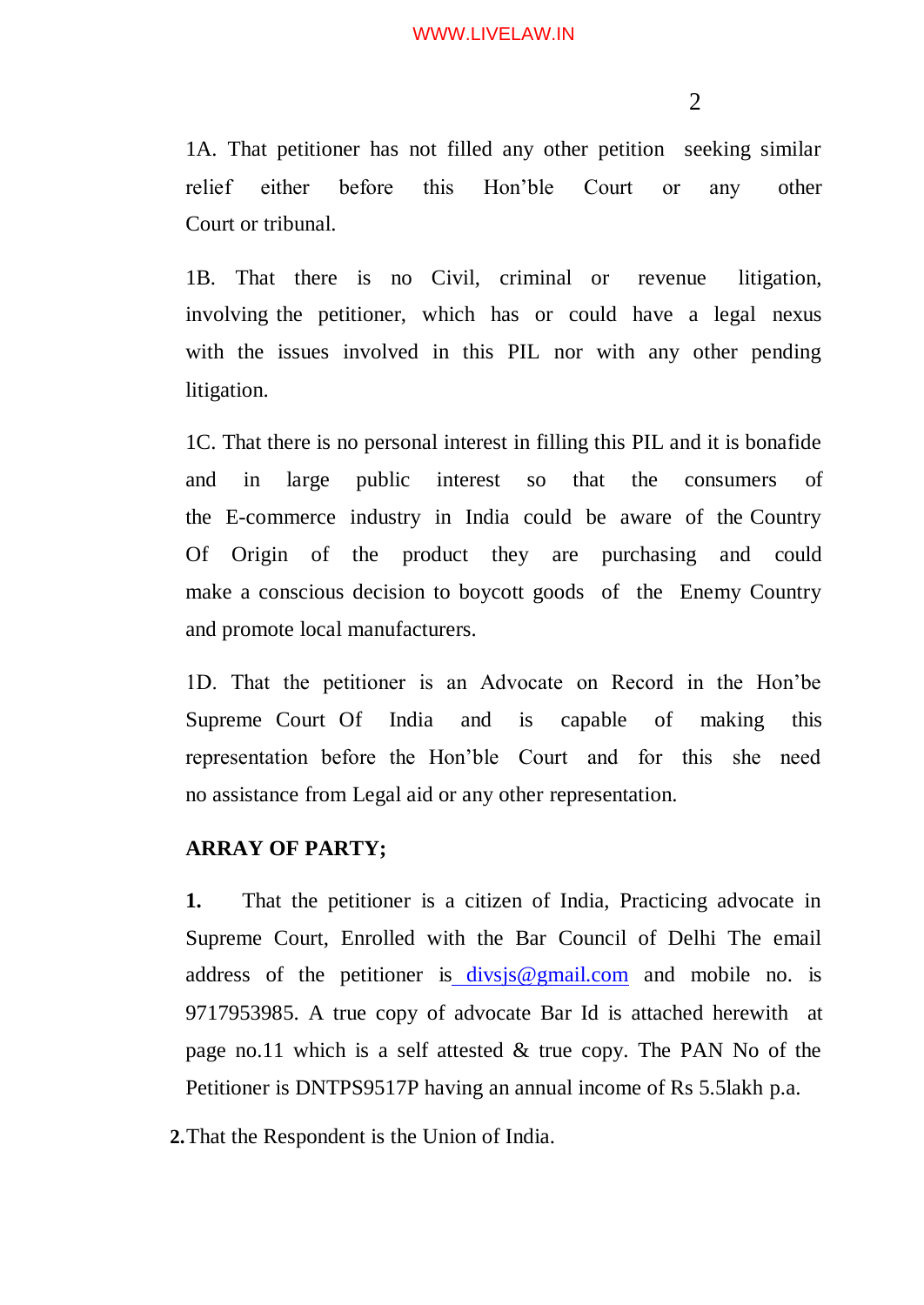## **FACTS OF THE CASE:**

- 1. The era of E-commerce industry in India began way back in 1990's with the economic liberalization and thereafter there is no looking back for the e-commerce industry.
- 2. E-commerce is also known as electronic commerce or internet commerce, referring to the buying and selling of physical goods or services using the internet. Infact, India has become one of the largest consumer base market for the e-commerce industries.
- 3. The definition of E-commerce under Consumer Protection Act, 2019 is provided under Section 2 (16) is defined as; "E-commerce means buying or selling of goods or services including

digital products over digital or electronic network"

- 4. The growth of these e-commerce industries in India has bought in many old and new players in the market like Amazon India, Flipkart, Snapdeal ,etc.; which are very prominent in this industry and earn a lot of revenue from the nation.
- 5. Online shopping has infact, become a trend owing to the development of the web portals. In a survey by Indian E-Commerce Industry dated 22.04.2020, revealed that it is estimated that one in every 3 Indian shops via online retailers rather than visiting the physical stores.
- 6. India is developing rapidly more towards the e-commerce industry due to the benefits it has for instance time saving, etc.
- 7. With the outbreak of the pandemic *novel-Covid 19*, it has rather become more convenient to shop from the online web portals which is much safer in comparison to visit the physical stores. Infact, even during the lockdown period when the shops were shut, it was these e-commerce industries only that were providing people with essential commodities at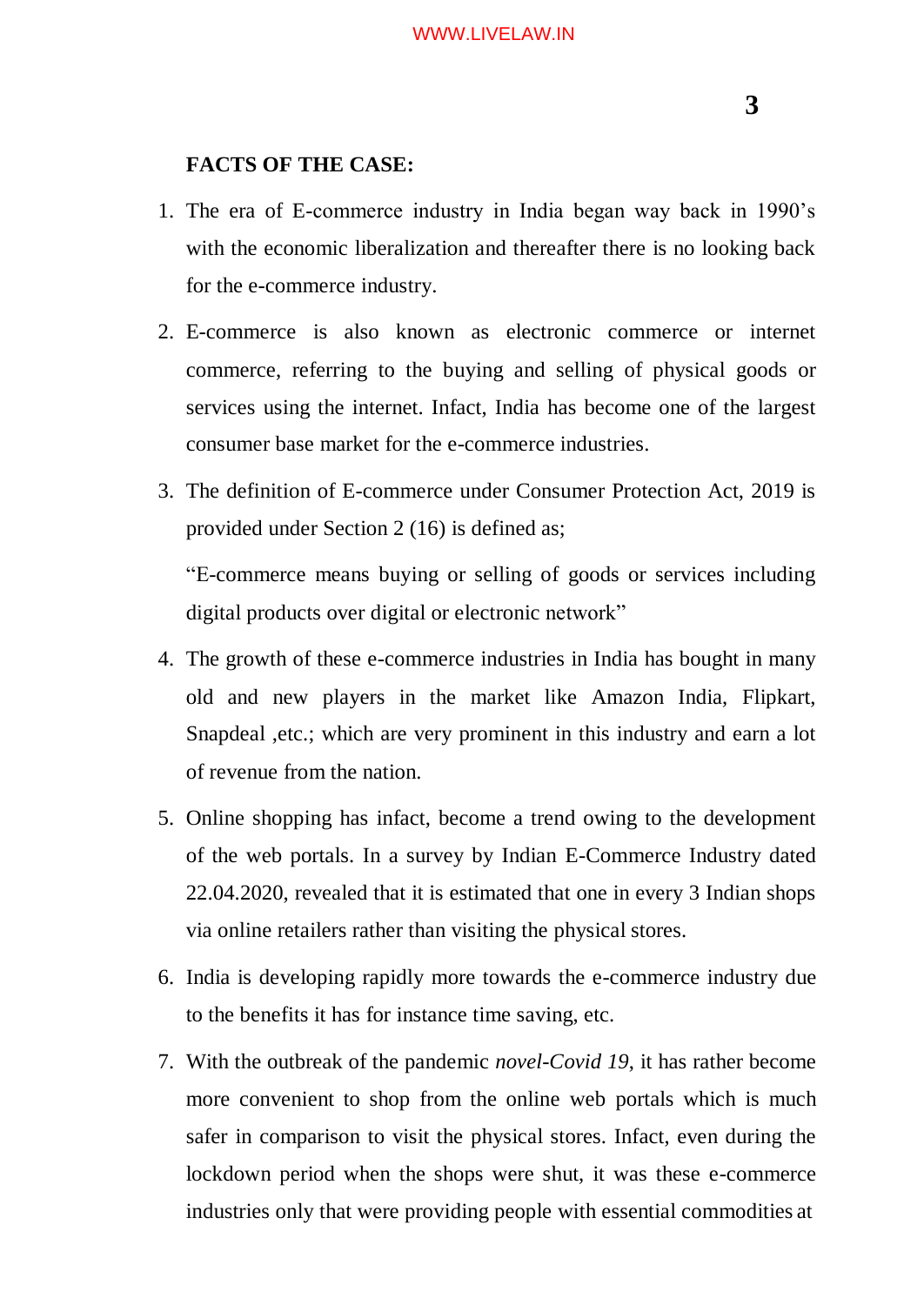their doorstep. This depicts the importance of these industries in our lives.

- 8. In such circumstances with a rapid growth of the e-commerce or digital shopping businesses; it is very important that the consumer's interest be safeguarded.
- 9. According to Section 2(9) of the consumer Protection Act, 2019, Consumer rights includes:-

"….(ii) the right to be informed about the quality, quantity, potency, purity, standard and price of goods, products or services, as the case may be, so as to protect the consumer against unfair trade practices:"

- 10.One of the imperative right of a consumer is that they should be aware of the Country of Origin of the product. It is one of the important point the consumers uses to perceive the product quality as well.
- 11.This can be determined by the Rules of Origin under the trade law. Rules of Origin is therefore needed to determine the country of origin of each productL55555 and thus these rules are very crucial in the International Trade. For this purpose 'made in (Country)' labels are attached to the products.
- 12.Once the product is ready for import; the country of import is entitled to request a Certificate of Origin.
- 13.One can always locate the 'made in country' labels while purchasing from the physical stores. However, the e-commerce portals do not provide the same. The e-commerce portals consists a lot of filters to find out the material, quality, care, etc of the products however, they do not provide a filter disclosing the 'Country of Origin'.
- 14.As on today, when the entire country is united and standing together showing allegiance to the motherland, as an effect of the loss of lives of our soldiers owing to the India-Chinese conflict in the Ladakh region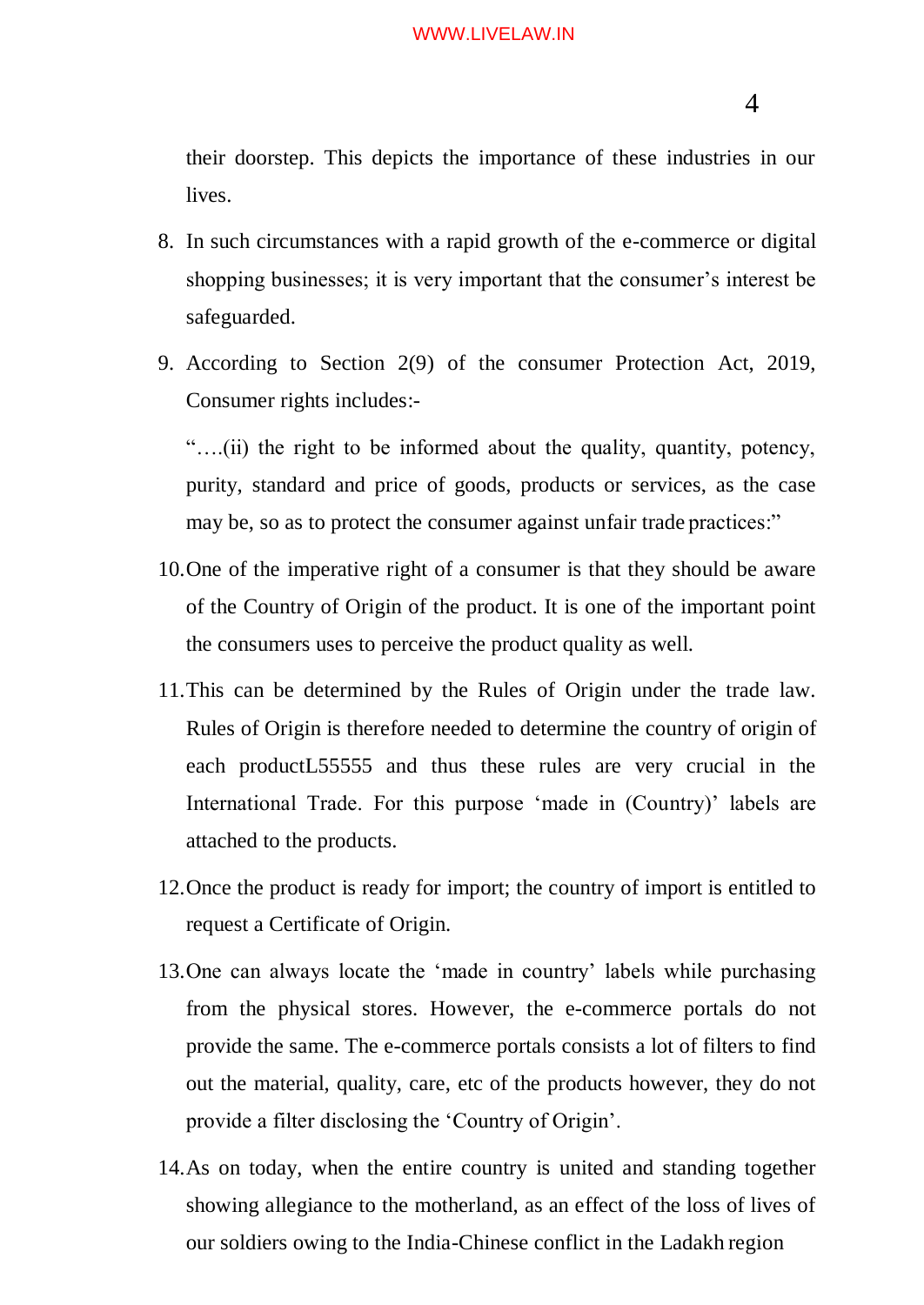and thus are running a nationwide campaign pertaining to the boycott of all the Chinese products / applications like Tik Tok, etc through which China generates revenue in crores.

- 15.The e-commerce portals surreptitiously do not disclose the Country of Origin for the products on their web-portals. It seems large influx of junk is made and imported from China. The Indian consumers are still kept in dark by not disclosing the Country of Origin, for if the consumers do not know where the products are made, they cannot stop buying them or to put it in other words let the consumers make an informed decision.
- 16.In the event of such extra-ordinary circumstance when the entire nation stands united and there is a wave flowing in the country for boycotting the Chinese products, by non- disclosure of the 'Country of Origin' on the web-portals, these giant business houses/ e- commerce portals are not only playing with the patriotic feelings of the Indians but also are proving fatal in the efforts of each and every citizen of India in boycotting the Chinese products and also are blocking the way in promoting the local manufacturers/ brands as called for by our Prime Minister so that the country becomes self -reliant as is the need of the hour.
- 17.That until and unless the consumer is not aware about the country where the product is manufactured, they cannot walk on the path of boycotting Chinese items and promoting the local brands.
- 18.According to the Confederation of All India Traders (CIAT) most of the goods sold on the e-commerce portals are Chinese and they have also sought from the Ministry of Commerce & Industry for disclosure of 'country of origin' information on all products sold via e-commerce portals.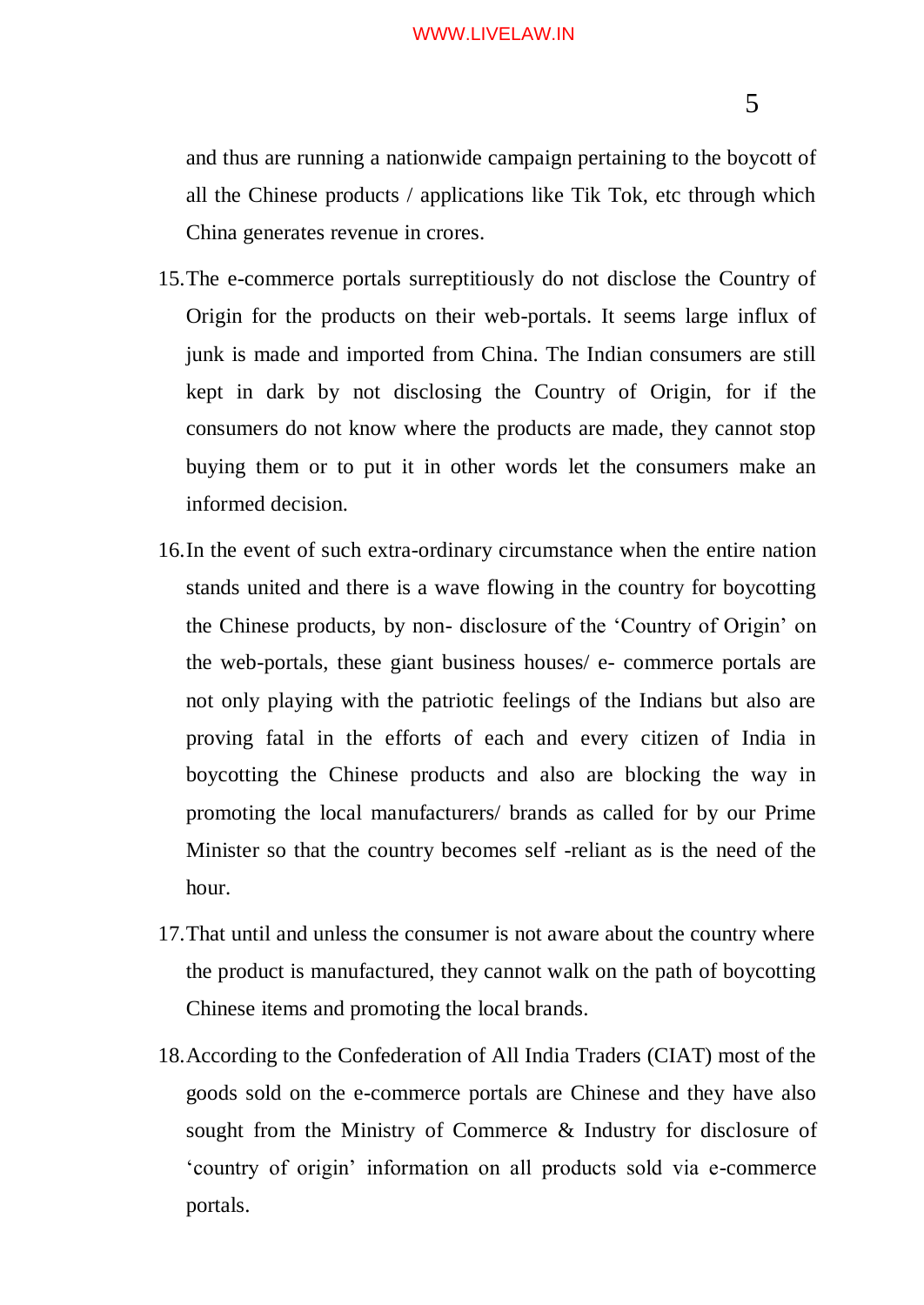## **QUESTION OF LAW:-**

- 1. Whether the consumer has the right to know the 'Country of Origin' or not so as to take a conscious decision?
- 2. Whether Respondent shall attract penalties upon the ecommerce industry for non- disclosure of the 'Country of Origin' on the products they are selling, as it is nothing less than cheating with the consumers; as it is a matter of right for the consumers to be aware about the Country of Origin so as they can take an informed decision?
- 3. Whether the e-commerce portals shall not have a mandate for disclosing the 'Country of Origin' like that has been established by the Government-E Market place?
- 4. Whether the Respondent can be directed to formulate strict laws/ legislation; wherein it becomes a mandate for all the e-commerce portals, wherein, all the goods sold in India by them through any channel, covering every link in the supply chain, shall display the 'Country of Origin' prominently or not ?

## **GROUNDS:-**

19.That it is important to mention here that the Country of Origin i.e the place where the product is produced/ manufactured is one of the most important factor for the consumers to make a perception about the product in toto.

20.That the Country of Origin can be determined by the Rules of Origin. Rules of Origin is therefore needed to determine the country of origin of each product. It is for this purpose 'made in (Country)' labels are attached to the products.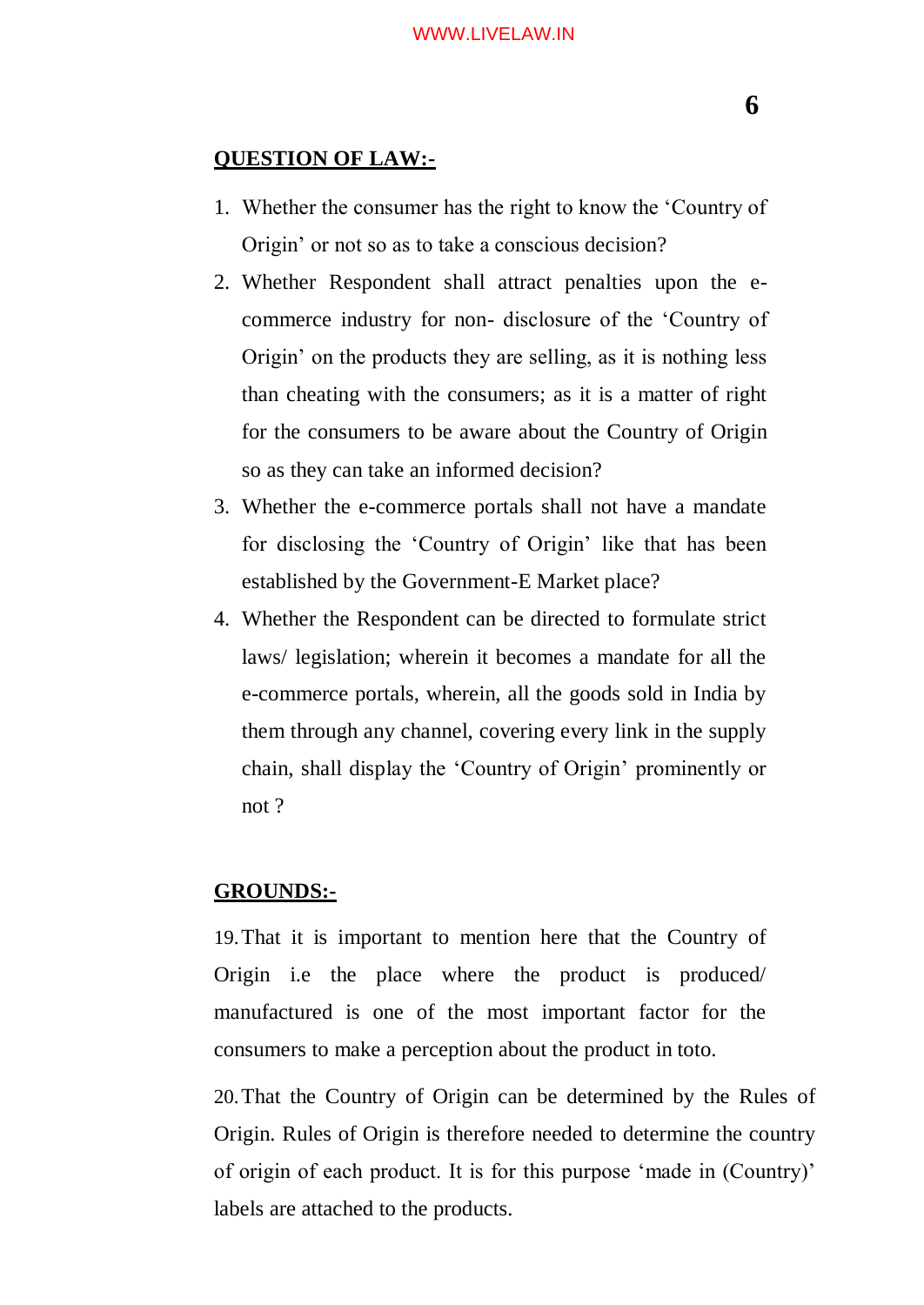21. That once the product is ready for import; under the trade laws, the country of import is entitled to request a Certificate of Origin.

22.It is bewildering that one can always locate the 'made in country' labels while purchasing from the physical stores, however, while shopping from e-commerce portals it is not disclosed to the consumers about the same before purchase. It is only when the product is delivered one can locate the label and find the Country of Origin, making the consumer take an uninformed decision.

23.That the e-commerce portals have a lot of filters to find out about the product like the material, quality, care, etc. but they do not provide a filter disclosing the 'Country of Origin'.

24. That these e-commerce portals by not disclosing the country of manufacture of the goods are forcing the Indian consumers to buy the products without being aware of its origin. Most of the goods sold on these portals are Chinese products. The Indian consumers would not want to buy them as is campaign run in the entire nation to boycott the Chinese products.

25. That the Foreign Direct Investment (FDI's) policy governing the  $E$ commerce portals in India, shall be amended which specifies the do's and other general requirement to be observed by the Indian E-commerce portals and make it a mandate to disclose the 'Country Of Origin' of all the goods sold on its portal.

26.That as a latest development on 23.06.2020, The Government e-Marketplace (GEM) has made it mandatory for sellers to mention 'Country of Origin' on products they wish to sell through this platform. This move has been taken to push 'Make in India' and become 'Aatmanirbhar Bharat'/ self reliant for a better tomorrow.